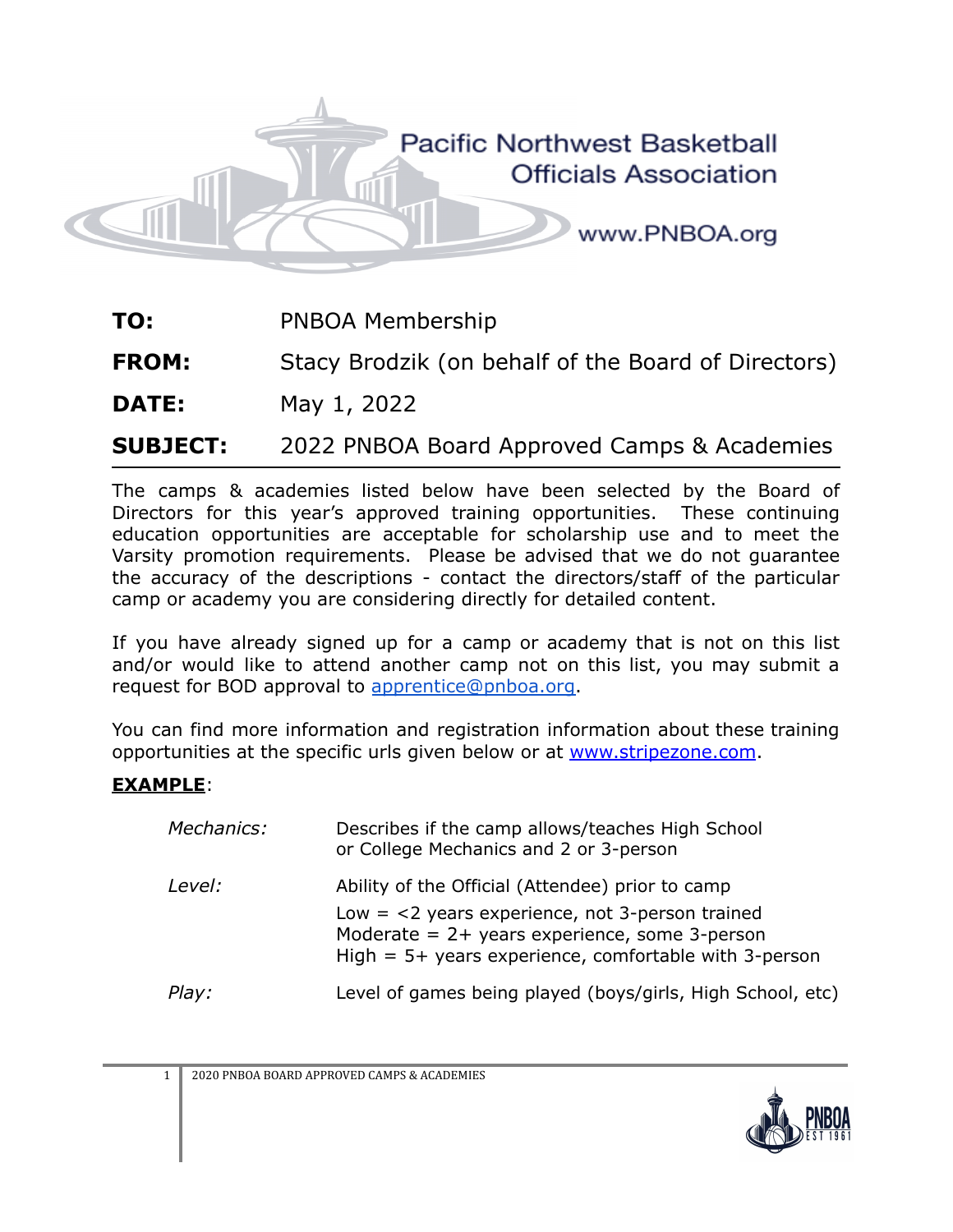#### **PUGET SOUND OFFICIALS CAMP – Snohomish HS**

*DATE*: June 4 – 5, 2022 *COST*: \$100 Mechanics: High School 3-person Experience: Low-Moderate Play: Boys HS *Website*: https://stripezone.com/campPSO.asp

#### **THE EDGE OFFICIALS CAMP – University of Oregon**

*DATE*: June 24 – 26, 2022 *COST*: \$150 Mechanics: High School 3-person Experience: Low-Moderate Play: Boys HS *Website*: https://stripezone.com/campTheEdge.asp

#### **SHOWCASE OFFICIALS CAMP** – West Valley HS, Spokane, WA

| <i>DATE:</i> | TBD                                                |
|--------------|----------------------------------------------------|
| COST:        | TBD                                                |
| Mechanics:   | High School 3-person                               |
| Experience:  | Low-Moderate                                       |
| Play:        | Boys HS                                            |
| Website:     | TBD (Contact Nate Harris @ nateharris10@gmail.com) |

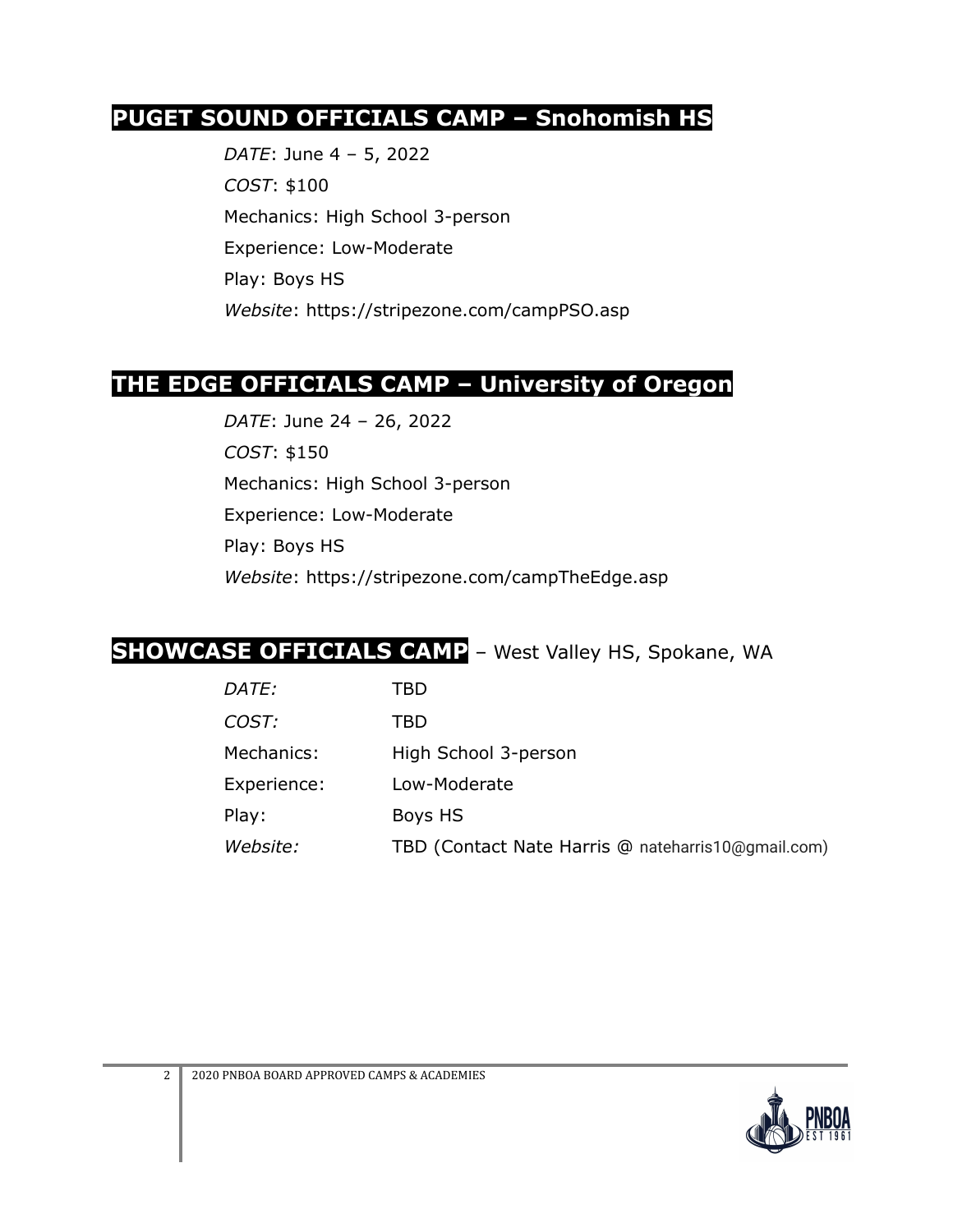### **VH1 BASKETBALL OFFICIALS CAMP** – Lakewood, CO

| <i>DATE:</i> | June 23-25, 2022           |
|--------------|----------------------------|
| COST:        | \$450                      |
| Mechanics:   | NCAA Men's 3-person        |
| Experience:  | Moderate-High              |
| Play:        | Boys HS                    |
| Website:     | www.vh1basketball.com/camp |

#### **GNAC WOMEN'S OFFICIALS CAMP** – Kings HS, Seattle, WA

| <i>DATE:</i>       | June 17-19, 2022                            |
|--------------------|---------------------------------------------|
| COST:              | \$250                                       |
| <i>Mechanics:</i>  | NCAA Women's 3-person                       |
| <i>Experience:</i> | High                                        |
| Play:              | Girls HS                                    |
| Website:           | Contact Stu Gorski (sgorski@gnacsports.com) |

### **GNAC MEN'S OFFICIALS CAMP** – Bellevue College, WA

| <i>DATE:</i>       | June 10-12, 2022                          |
|--------------------|-------------------------------------------|
| COST:              | \$275                                     |
| <i>Mechanics:</i>  | NCAA Men's 3-person                       |
| <i>Experience:</i> | High                                      |
| Play:              | Boys HS                                   |
| Website:           | Contact Stu Gorski (stugorski1@gmail.com) |

## **REFEREE SCHOOL ARIZONA** – Flagstaff, AZ

| <i>DATE:</i>       | June 17-19, 2022             |
|--------------------|------------------------------|
| <i>COST:</i>       | \$275                        |
| <i>Mechanics:</i>  | NFHS & NCAA Women's 3-person |
| <i>Experience:</i> | Low-Moderate                 |
| Play:              | Girls AAU                    |
| <i>Website:</i>    | refschool.org                |

3 2020 PNBOA BOARD APPROVED CAMPS & ACADEMIES